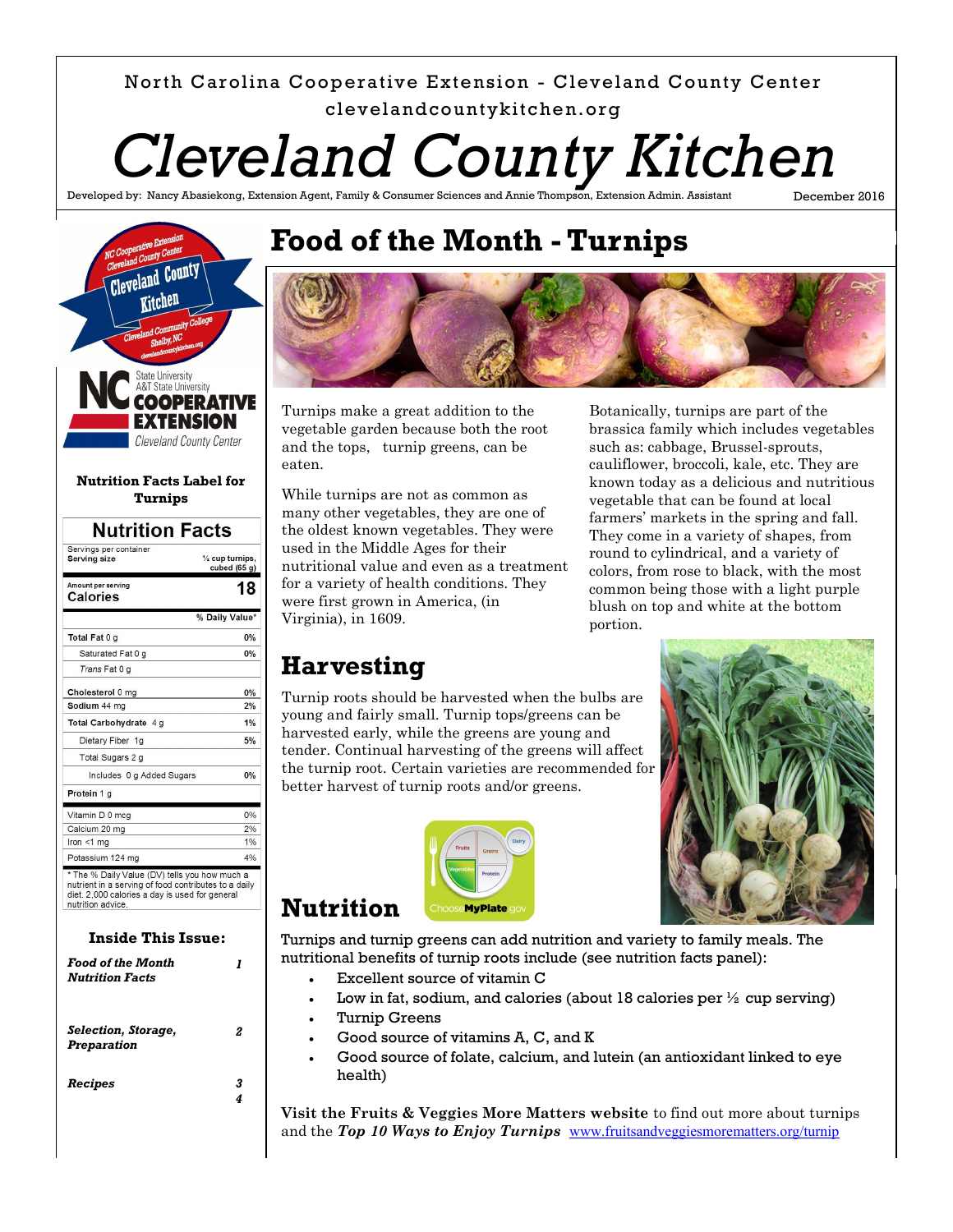Developed by: Nancy Abasiekong, Extension Agent, Family & Consumer Sciences and Annie Thompson, Extension Admin. Assistant December 2016

### **Selection**

- Choose small to medium, young turnips, about, 2 1/2 3 inches in diameter, for the sweetest flavor.
- Choose turnips that feel firm and heavy with no soft spots or blemishes.
- If the tops are still attached, look for fresh-looking greens and plan to enjoy them as a delicious side dish.
- Check for a somewhat sweet aroma.

Avoid— Overgrown turnips and turnips that show signs of pithiness, these can have a strong flavor. These may have been left in the ground during hot weather or during hard freezing weather.

### **Storage & Food Safety**

- Wash hands and food contact surfaces before and after handling fresh produce.
- Clean turnips by using a vegetable brush and wash thoroughly under running water.
- Store turnips (unwashed) in a plastic bag in the vegetable crisper of the refrigerator or in a cold root cellar for several months. Note: turnips can get bitter if stored too long.
- Storage time: Refrigerator a few days to one week, they can get bitter when stored too long; Freezer – 8 to 10 months.
- Turnips can also be canned (however, they may discolor and develop a strong flavor) or frozen. To maintain the best quality and nutritional valve, preserve only what your family will eat in one year.

## **Preparation**

Turnips can be eaten raw or cooked. Larger turnips should be peeled, while smaller varieties, "baby turnips" can be used without peeling. Prepare turnips as a flavorful side dish or add to salads, soups stews, or casseroles. Consider adding turnips to mashed potatoes for added flavor and nutrients. Use these ideas to get you started enjoying turnips!

**Seasonings** that work well with turnips: garlic, coriander, cumin, chili powder or cardamom.

**Raw –** select smaller turnips, cut into  $\frac{1}{4}$  -  $\frac{1}{2}$  inch slices or cubes to add to a salad, slaw or veggie tray.

**Boil or Steam –** slice turnips into pieces and place in steamer basket or in pan with boiling, salted water. Steam or boil *uncovered* for about 10-20 minutes or until tender. This will allow the bitter gases to escape. After boiling/steaming, add turnips to casseroles or blend with potatoes.

**Microwave –** Place turnip quarters or 1-inch cubes in a microwavable dish with two tablespoons of liquid. Cover with a lid or vented plastic wrap. Microwave on High for 3-6 minutes or until tender.

**Roasting –** Prepare alone or add with other root vegetables, such as carrots and sweet potatoes. Roasting brings out the sweetness of turnips as it caramelizes the outside and leaves the interior moist.

Coat quartered or cubed turnip pieces with olive oil and sprinkle with rosemary or other seasonings. Spread seasoned pieces in a single layer in a shallow baking pan. Roast at 400-425 degrees for 20-30 minutes or until tender, stirring half-way through.

**Sauté -** Heat pan/skillet to medium or medium-high heat, add olive oil to just coat bottom of pan, add turnip pieces. Stir to cook evenly and allow for browning. Sauté about 5 minutes or until tender.

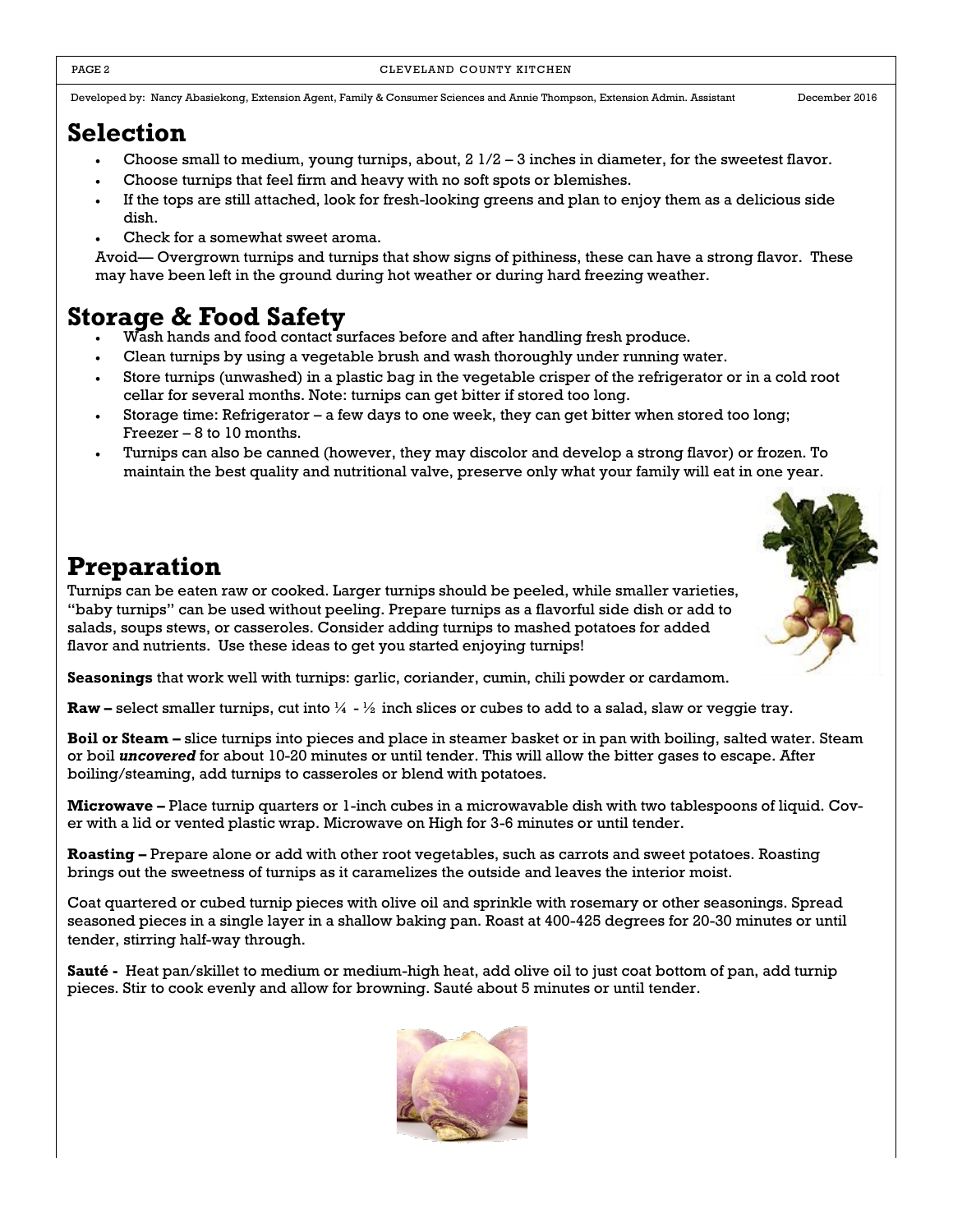Developed by: Nancy Abasiekong, Extension Agent, Family & Consumer Sciences and Annie Thompson, Extension Administrative Assistant December 2016

# **Grated Turnip and Apple Salad**

### **INGREDIENTS**

2 turnips, peeled & grated 2 crisp green apples, seeded & grated and tossed with lemon or lime juice Juice of 1 large lemon or 2 limes 6 scallions, sliced 2 tablespoons oil

### 1 clove garlic, minced & mashed 1 chile, seeded & minced Sugar to taste—approximately 1 tablespoon 1 handful chopped cilantro OPTIONAL: grated carrot

#### **DIRECTIONS**

Combine apple with other ingredients and mix well.

Source: University of California Cooperative Extension, *Fresh From the Garden Series – Root Vegetables* - Turnips

## **Mashed Turnips & Potatoes**

#### **INGREDIENTS**

4 large turnips, peeled and cut into 2" cubes 1 large potato, peeled and cubed 1 tablespoon butter or margarine About  $1/4 - 1/2$  can (5 oz) evaporated skim milk Salt and pepper to taste

### **DIRECTIONS**

Boil turnips and potatoes until very tender in enough water to prevent them from scorching. If water boils away before turnips and potatoes are soft, add more. (Alternatively, turnips and potatoes may be microwaved.)

Drain turnips and potatoes well and mash with the butter/margarine until smooth. Beat in about 1/4 of the can of evaporated milk and add salt and pepper to taste. Add more milk, if necessary, to reach desired consistency.

Note: If turnips are bitter, stir in a small pinch of sugar. This recipe can also be prepared without potatoes. Source: University of California Cooperative Extension, *Fresh From the Garden Series – Root Vegetables* - Turnips

## **Sautéed Turnips with Spinach and Raisins or Craisins**

#### **INGREDIENTS:**

| 2 tbsp. olive oil                                 | l clove garlic, minced                    |
|---------------------------------------------------|-------------------------------------------|
| 3 medium turnips, peeled and cut into matchsticks | 1/2 cup raisins or craisens               |
| 3 tbsp. fresh lemon juice                         | 10 ounces fresh spinach, coarsely chopped |
| Nutmeg, freshly ground                            | Salt and pepper                           |
|                                                   |                                           |

#### **DIRECTIONS:**

In a sauté pan, heat the oil with the garlic. Add the turnip and raisins and cook for about 1 minute. Add the lemon juice; cover and cook for 3 more minutes. Stir in the spinach and cook just until wilted. Sprinkle with nutmeg and salt and pepper to taste. Source: NC Cooperative Extension, The Produce Lady